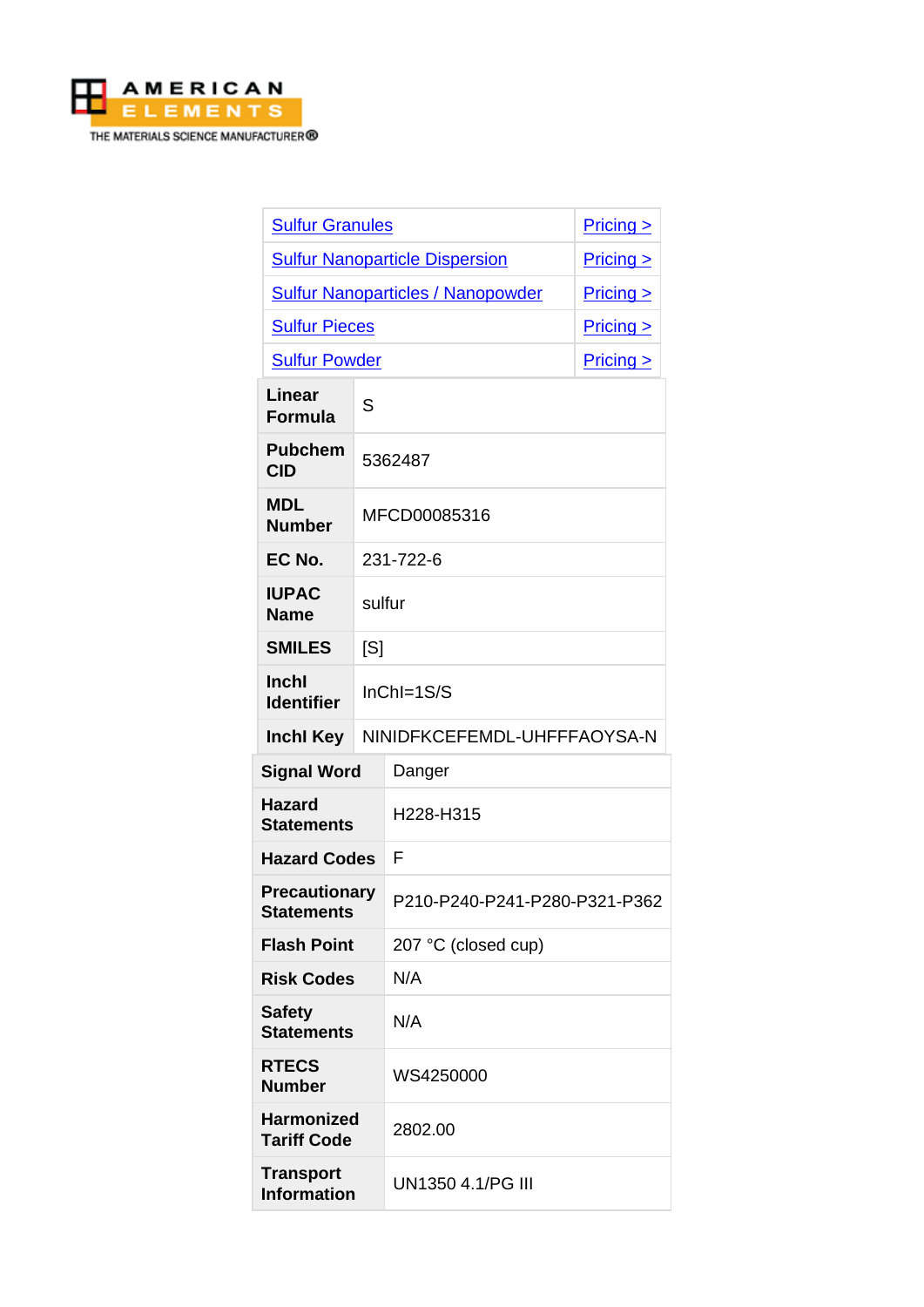| <b>WGK</b><br>Germany           | 1                                                              |
|---------------------------------|----------------------------------------------------------------|
| <b>GHS</b><br><b>Pictograms</b> | <b>GHS02 Flame</b><br><b>GHS07 Exclamation</b><br><b>Point</b> |

## [Create Printable PDF](https://www.americanelements.com/printpdf/cas/7704-34-9/sds)

# **SAFETY DATA SHEET**

**Date Accessed:** 07/02/2022 **Date Revised:** 05/15/2015

## **SECTION 1. IDENTIFICATION**

**Product Identifiers:** All applicable American Elements product codes for CAS #7704-34-9

**Relevant identified uses of the substance:** Scientific research and development

Supplier details: American Elements 10884 Weyburn Ave. Los Angeles, CA 90024 Tel: +1 310-208-0551 Fax: +1 310-208-0351

Emergency telephone number: Domestic, North America +1 800-424-9300 International +1 703-527-3887

## **SECTION 2. HAZARDS IDENTIFICATION**

Classification of the substance or mixture in accordance with 29 CFR 1910 (OSHA HCS) GHS02 Flame Flam. Sol. 1 H228 Flammable solid. GHS07 Skin Irrit. 2 H315 Causes skin irritation. Hazards not otherwise classified No information known. Label elements GHS label elements The product is classified and labeled in accordance with 29 CFR 1910 (OSHA HCS)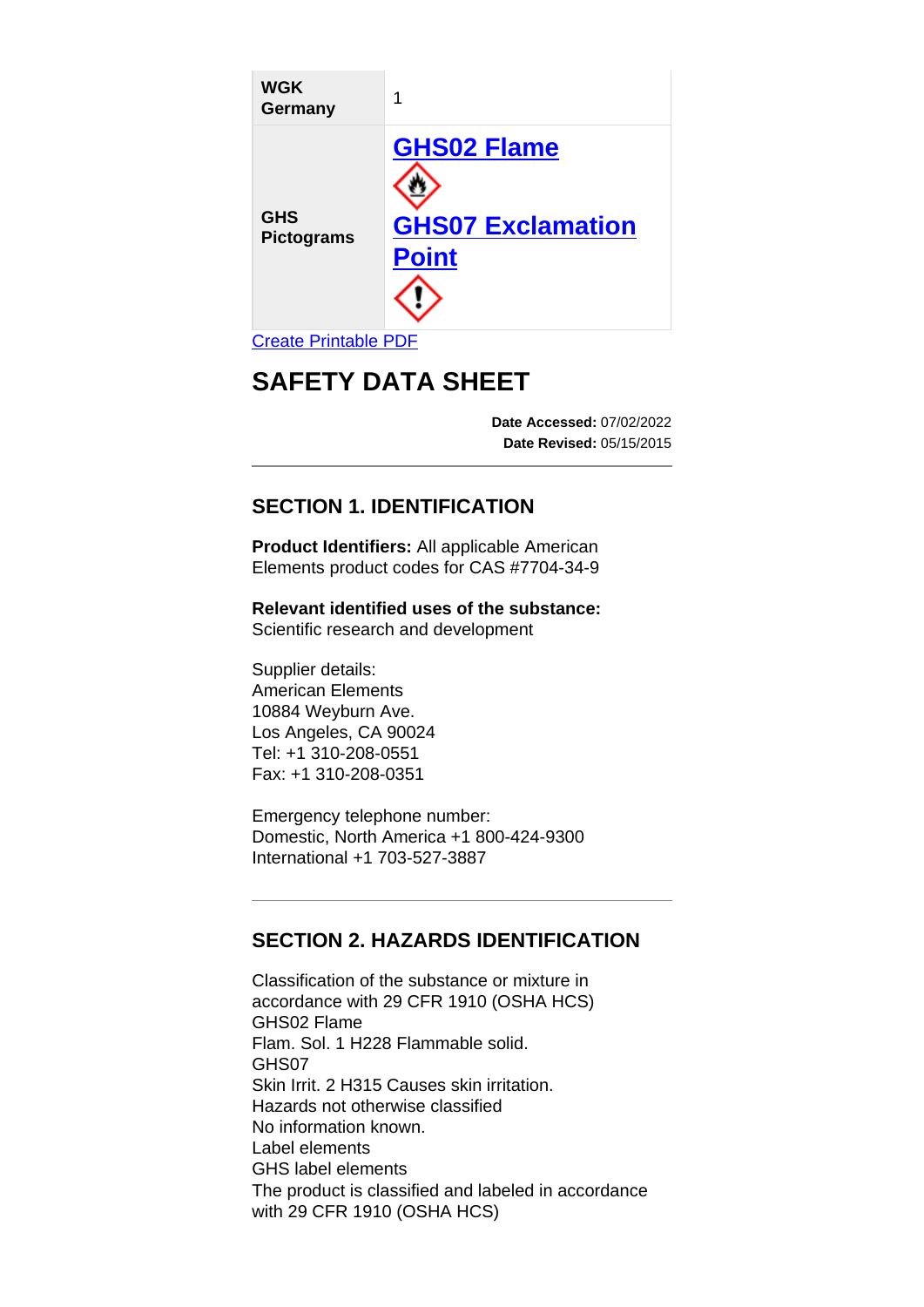Hazard pictograms



GHS02 GHS07 Signal word: Danger Hazard statements H228 Flammable solid. H315 Causes skin irritation. Precautionary statements P210 Keep away from heat/sparks/open flames/hot surfaces. - No smoking. P280 Wear protective gloves/protective clothing/eye protection/face protection. P240 Ground/bond container and receiving equipment. P241 Use explosion-proof electrical/ventilating/lighting/equipment. P362 Take off contaminated clothing and wash before reuse. P321 Specific treatment (see on this label). WHMIS classification B4 - Flammable solid D2B - Toxic material causing other toxic effects Classification system HMIS ratings (scale 0-4) (Hazardous Materials Identification System) HEALTH FIRE REACTIVITY 1  $\mathfrak{D}$ Health (acute effects)  $= 1$  $Flammability = 2$ Physical Hazard  $= 0$ Other hazards

Results of PBT and vPvB assessment PBT: Not applicable. vPvB: Not applicable

#### **SECTION 3. COMPOSITION/INFORMATION ON INGREDIENTS**

Chemical characterization: Substances CAS# Description: 7704-34-9 Sulfur Identification number(s): EC number: 231-722-6 Index number: 016-094-00-1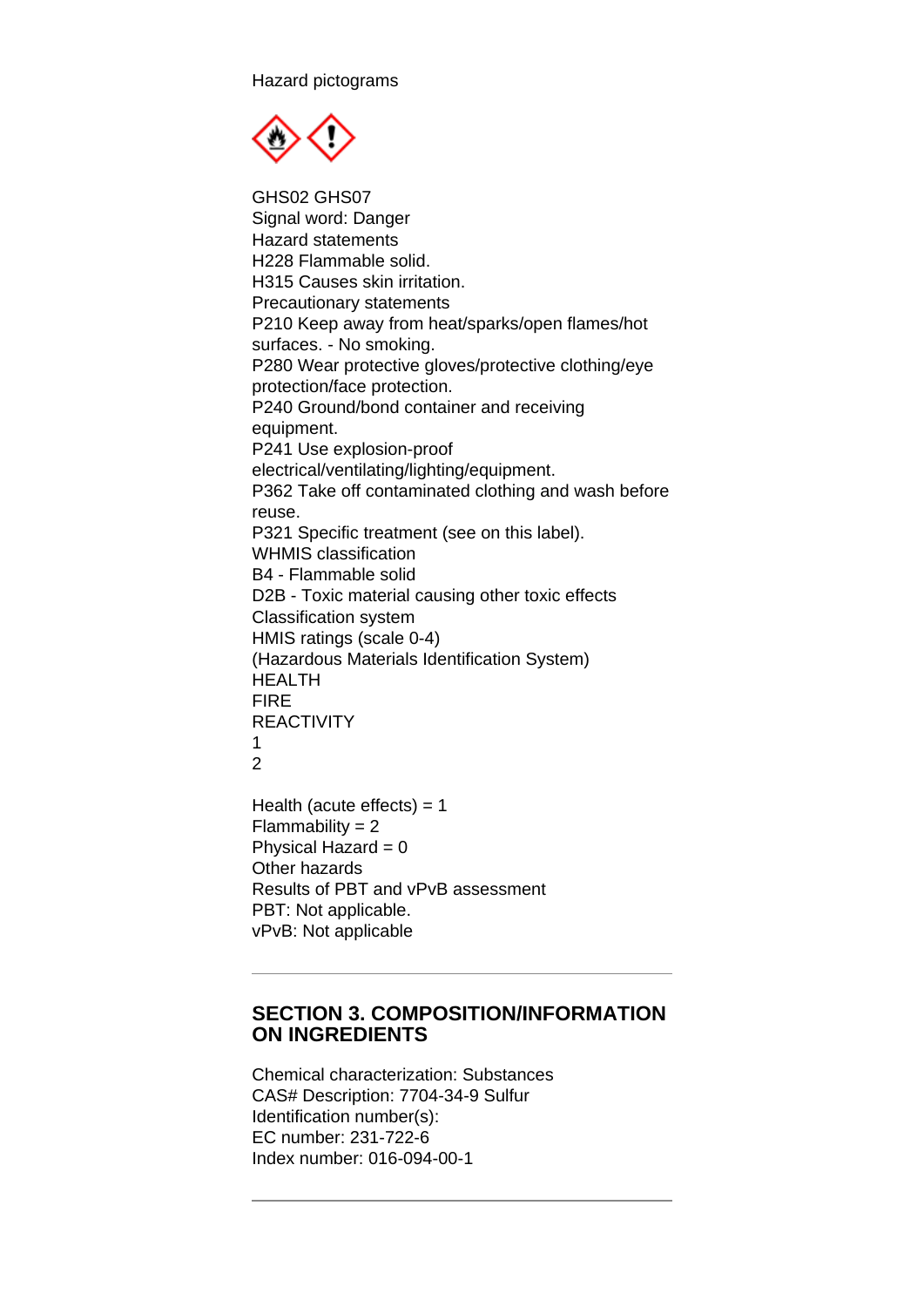## **SECTION 4. FIRST AID MEASURES**

Description of first aid measures After inhalation Supply fresh air. If required, provide artificial respiration. Keep patient warm. Seek immediate medical advice. After skin contact Immediately wash with water and soap and rinse thoroughly. Seek immediate medical advice. After eye contact Rinse opened eye for several minutes under running water. Then consult a doctor. After swallowing Seek medical treatment. Information for doctor Most important symptoms and effects, both acute and delayed No further relevant information available. Indication of any immediate medical attention and special treatment needed No further relevant information available.

## **SECTION 5. FIREFIGHTING MEASURES**

Extinguishing media Suitable extinguishing agents Carbon dioxide, extinguishing powder or water spray. Fight larger fires with water spray or alcohol resistant foam. Special hazards arising from the substance or mixture If this product is involved in a fire, the following can be released: Sulfur oxides (SOx) Hydrogen sulfide Advice for firefighters Protective equipment: Wear self-contained respirator. Wear fully protective impervious suit.

#### **SECTION 6. ACCIDENTAL RELEASE MEASURES**

Personal precautions, protective equipment and emergency procedures Wear protective equipment. Keep unprotected persons away. Ensure adequate ventilation Keep away from ignition sources Environmental precautions: Do not allow material to be released to the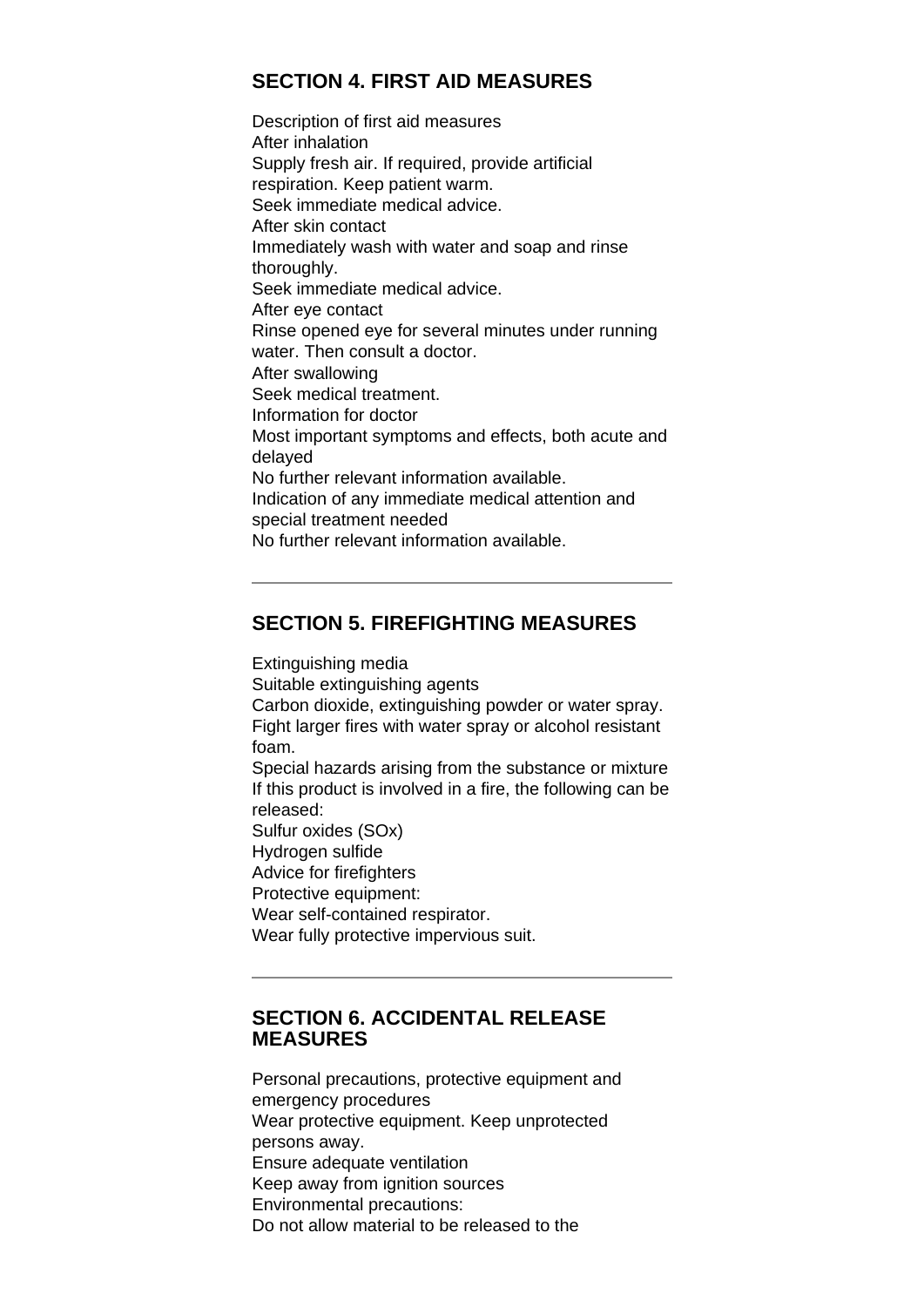environment without proper governmental permits. Methods and material for containment and cleaning up: Keep away from ignition sources. Ensure adequate ventilation. Prevention of secondary hazards: Keep away from ignition sources. Reference to other sections See Section 7 for information on safe handling See Section 8 for information on personal protection equipment. See Section 13 for disposal information.

#### **SECTION 7. HANDLING AND STORAGE**

**Handling** Precautions for safe handling Keep container tightly sealed. Store in cool, dry place in tightly closed containers. Ensure good ventilation at the workplace. Information about protection against explosions and fires: Protect against electrostatic charges. Conditions for safe storage, including any incompatibilities Storage Requirements to be met by storerooms and receptacles: Store in a cool location. Information about storage in one common storage facility: Store away from oxidizing agents. Store away from halocarbons. Do not store with interhalogens. Further information about storage conditions: Keep container tightly sealed. Store in cool, dry conditions in well sealed containers. Specific end use(s) No further relevant information available.

#### **SECTION 8. EXPOSURE CONTROLS/PERSONAL PROTECTION**

Additional information about design of technical systems: Properly operating chemical fume hood designed for hazardous chemicals and having an average face velocity of at least 100 feet per minute. Control parameters Components with limit values that require monitoring at the workplace: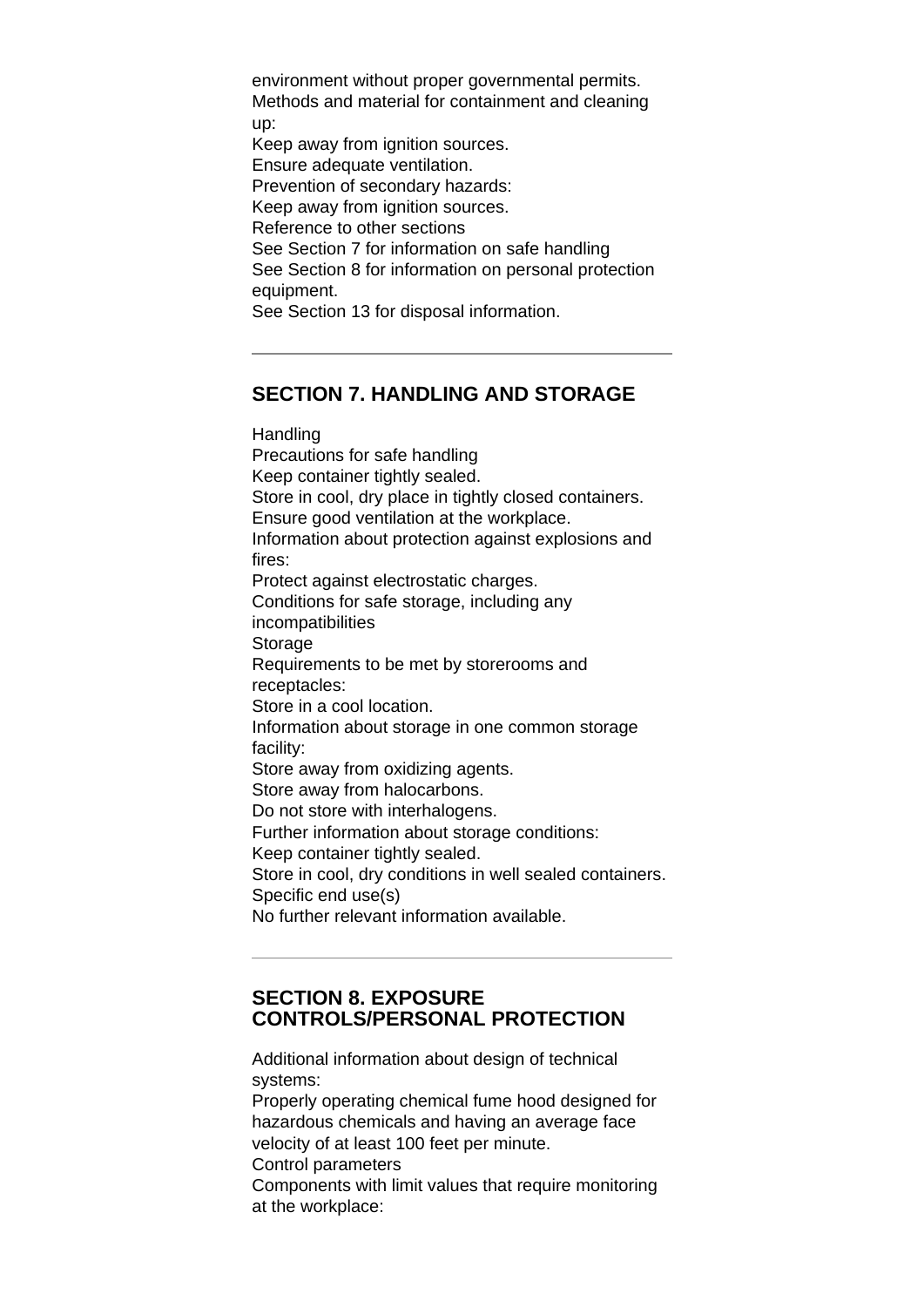The product does not contain any relevant quantities of materials with critical values that have to be monitored at the workplace. Additional information: No data Exposure controls Personal protective equipment General protective and hygienic measures The usual precautionary measures for handling chemicals should be followed. Keep away from foodstuffs, beverages and feed. Remove all soiled and contaminated clothing immediately. Wash hands before breaks and at the end of work. Avoid contact with the eyes and skin. Maintain an ergonomically appropriate working environment. Breathing equipment: Use suitable respirator when high concentrations are present. Recommended filter device for short term use: Use a respirator with type N95 (USA) or PE (EN 143) cartridges as a backup to engineering controls. Risk assessment should be performed to determine if airpurifying respirators are appropriate. Only use equipment tested and approved under appropriate government standards. Protection of hands: Impervious gloves Check protective gloves prior to each use for their proper condition. The selection of suitable gloves not only depends on the material, but also on quality. Quality will vary from manufacturer to manufacturer. Material of gloves Nitrile rubber, NBR Penetration time of glove material (in minutes): 480 Glove thickness: 0.11 mm Eye protection: Safety glasses

## **SECTION 9. PHYSICAL AND CHEMICAL PROPERTIES**

Information on basic physical and chemical properties General Information Appearance: Form: Various forms (powder/flake/crystalline/beads, etc.) Color: Pale yellow Odor: Weak Odor threshold: Not determined. pH-value: Not applicable. Change in condition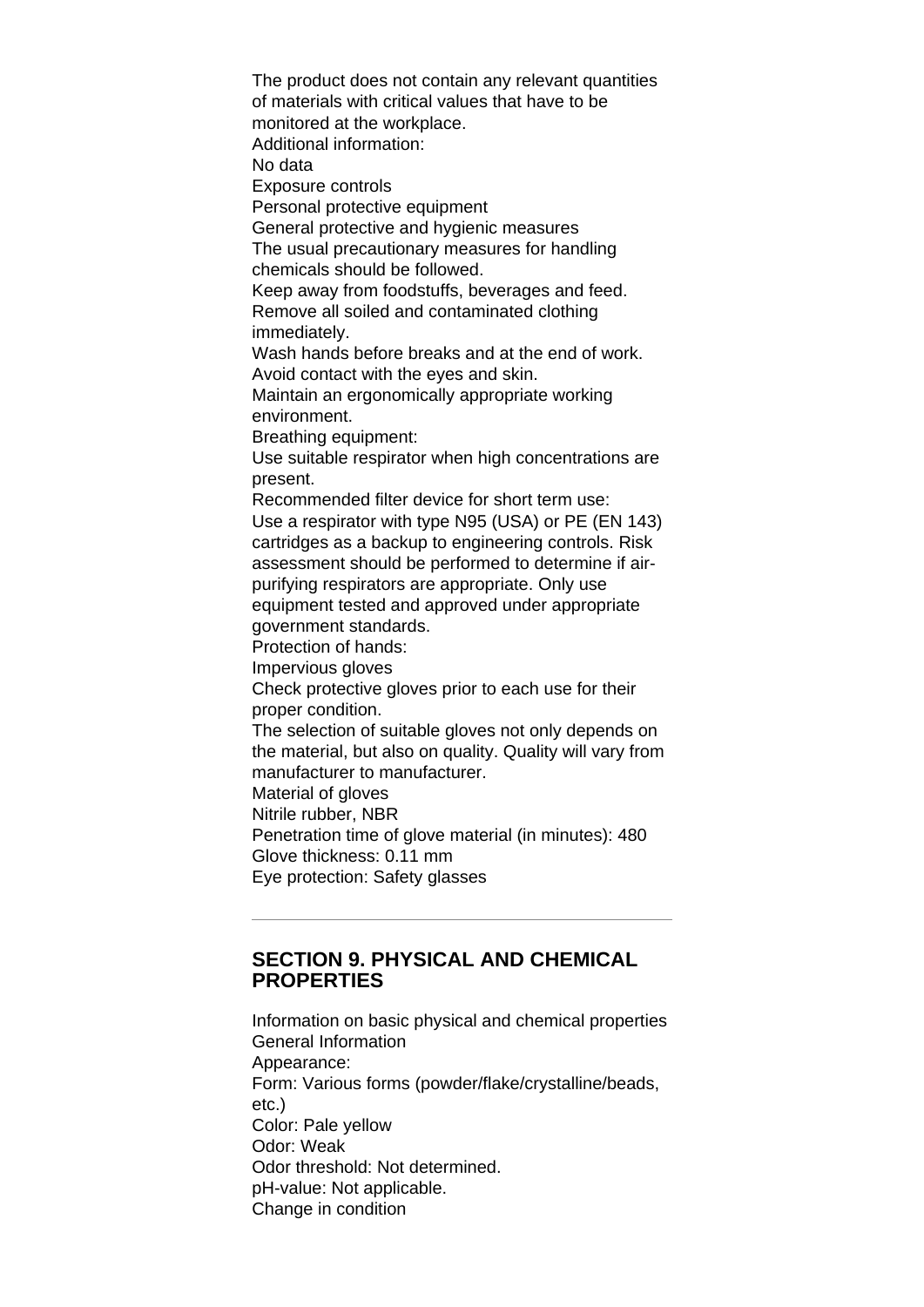Melting point/Melting range: 115.21 °C (239 °F) Boiling point/Boiling range: 444.6 °C (832 °F) Sublimation temperature / start: Not determined Flash point: > 999 °C (> 1830 °F) Flammability (solid, gaseous): Highly flammable. Ignition temperature: 248 °C (478 °F) Decomposition temperature: Not determined Auto igniting: Not determined. Danger of explosion: Not determined. Explosion limits: Lower: 3.3 Vol % Upper: 46 Vol % Vapor pressure: Not applicable. Density at 20 °C (68 °F): 2.07 g/cm<sup>3</sup> (17.274 lbs/gal) Relative density: Not determined. Vapor density: Not applicable. Evaporation rate: Not applicable. Solubility in / Miscibility with Water: Insoluble Partition coefficient (n-octanol/water): Not determined. Viscosity: dynamic: Not applicable. kinematic: Not applicable. Other information: No further relevant information available.

## **SECTION 10. STABILITY AND REACTIVITY**

**Reactivity** No information known. Chemical stability Stable under recommended storage conditions. Thermal decomposition / conditions to be avoided: Decomposition will not occur if used and stored according to specifications. Possibility of hazardous reactions Reacts with strong oxidizing agents Conditions to avoid No further relevant information available. Incompatible materials: Oxidizing agents **Halocarbons** Interhalogens Hazardous decomposition products: Sulfur oxides (SOx) Hydrogen sulfide

#### **SECTION 11. TOXICOLOGICAL INFORMATION**

Information on toxicological effects Acute toxicity: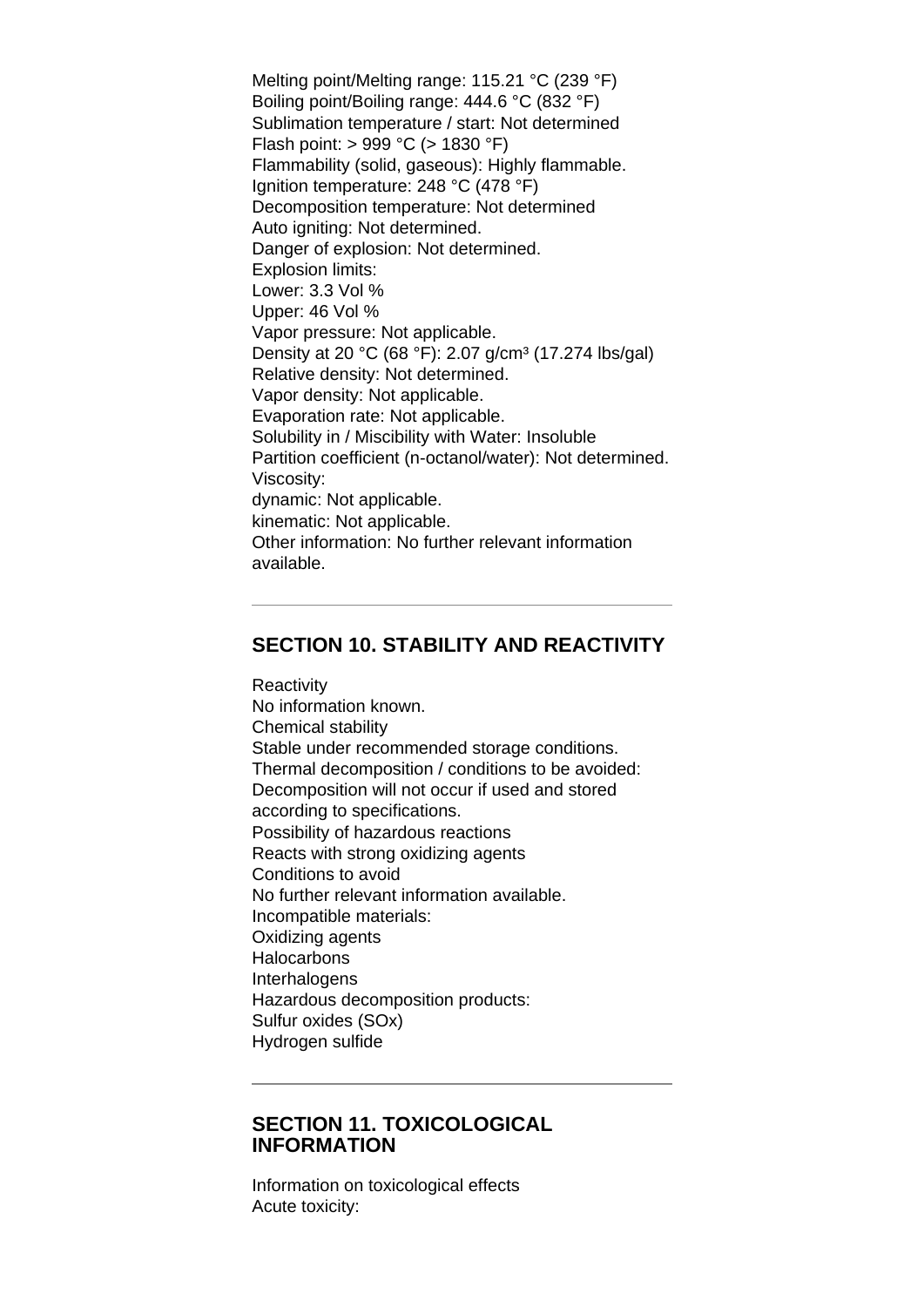The Registry of Toxic Effects of Chemical Substances (RTECS) contains acute toxicity data for components in this product. LD/LC50 values that are relevant for classification: Inhalative LC50 1660 mg/m3 (mam) Skin irritation or corrosion: Causes skin irritation. Eye irritation or corrosion: May cause irritation Sensitization: No sensitizing effects known. Germ cell mutagenicity: No effects known. Carcinogenicity: No classification data on carcinogenic properties of this material is available from the EPA, IARC, NTP, OSHA or ACGIH. Reproductive toxicity: No effects known. Specific target organ system toxicity - repeated exposure: No effects known. Specific target organ system toxicity - single exposure: No effects known. Aspiration hazard: No effects known. Subacute to chronic toxicity: No effects known. Additional toxicological information: To the best of our knowledge the acute and chronic toxicity of this substance is not fully known. Carcinogenic categories OSHA-Ca (Occupational Safety & Health Administration) Substance is not listed.

#### **SECTION 12. ECOLOGICAL INFORMATION**

**Toxicity** Aquatic toxicity: No further relevant information available. Persistence and degradability No further relevant information available. Bioaccumulative potential No further relevant information available. Mobility in soil No further relevant information available. Additional ecological information: General notes: Do not allow material to be released to the environment without proper governmental permits. Avoid transfer into the environment.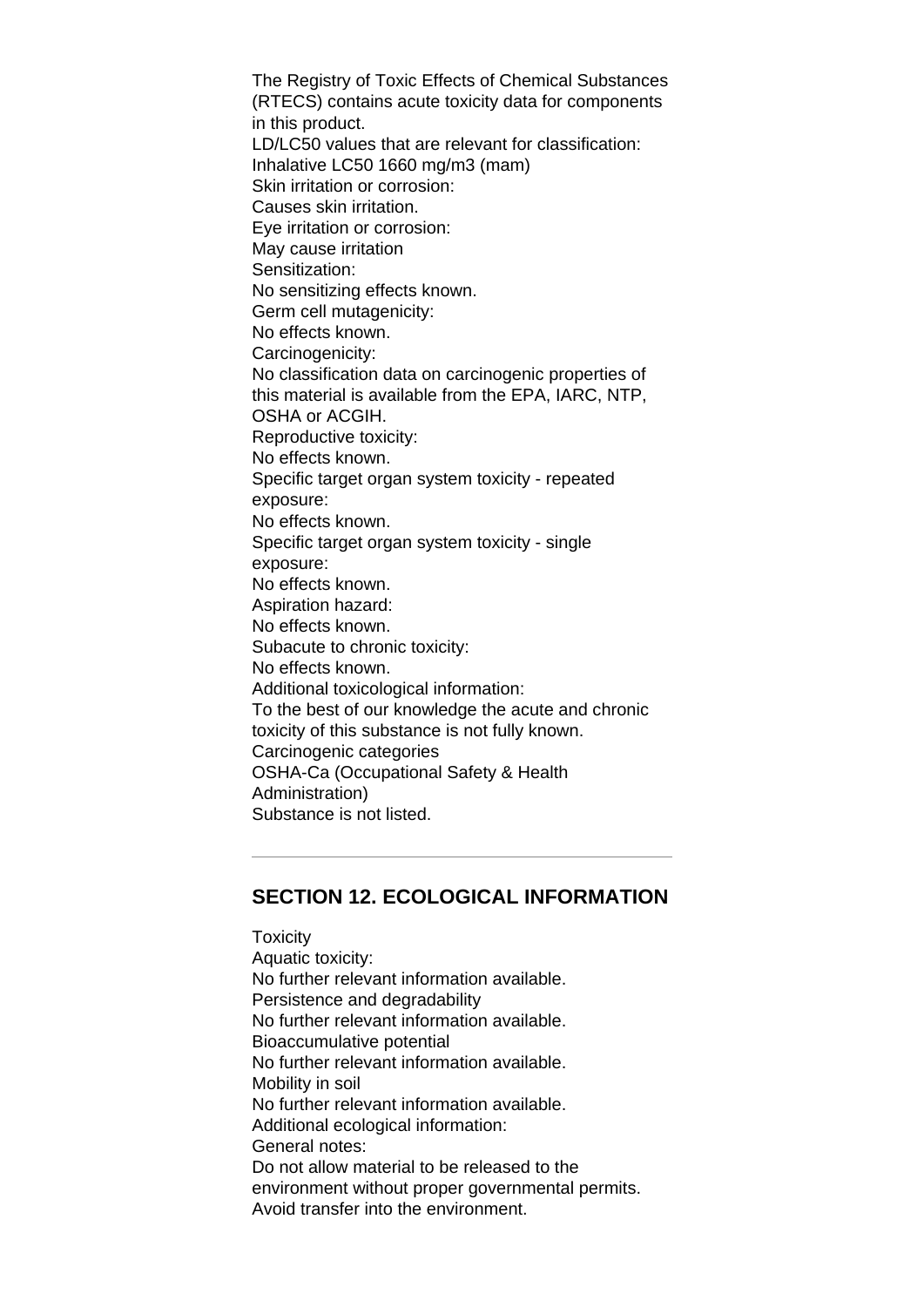Results of PBT and vPvB assessment PBT: Not applicable. vPvB: Not applicable. Other adverse effects No further relevant information available.

#### **SECTION 13. DISPOSAL CONSIDERATIONS**

Waste treatment methods Recommendation Consult state, local or national regulations to ensure proper disposal. Uncleaned packagings: Recommendation: Disposal must be made according to official regulations.

## **SECTION 14. TRANSPORT INFORMATION**

UN-Number DOT, IMDG, IATA UN1350 UN proper shipping name DOT Sulfur IMDG, IATA **SULFUR** Transport hazard class(es) DOT Class 4.1 Flammable solids, self-reactive substances and solid desensitised explosives. Label 4.1 Class 4.1 (F3) Flammable solids, self-reactive substances and solid desensitised explosives Label 4.1 IMDG, IATA Class 4.1 Flammable solids, self-reactive substances and solid desensitised explosives. Label 4.1 Packing group DOT, IMDG, IATA III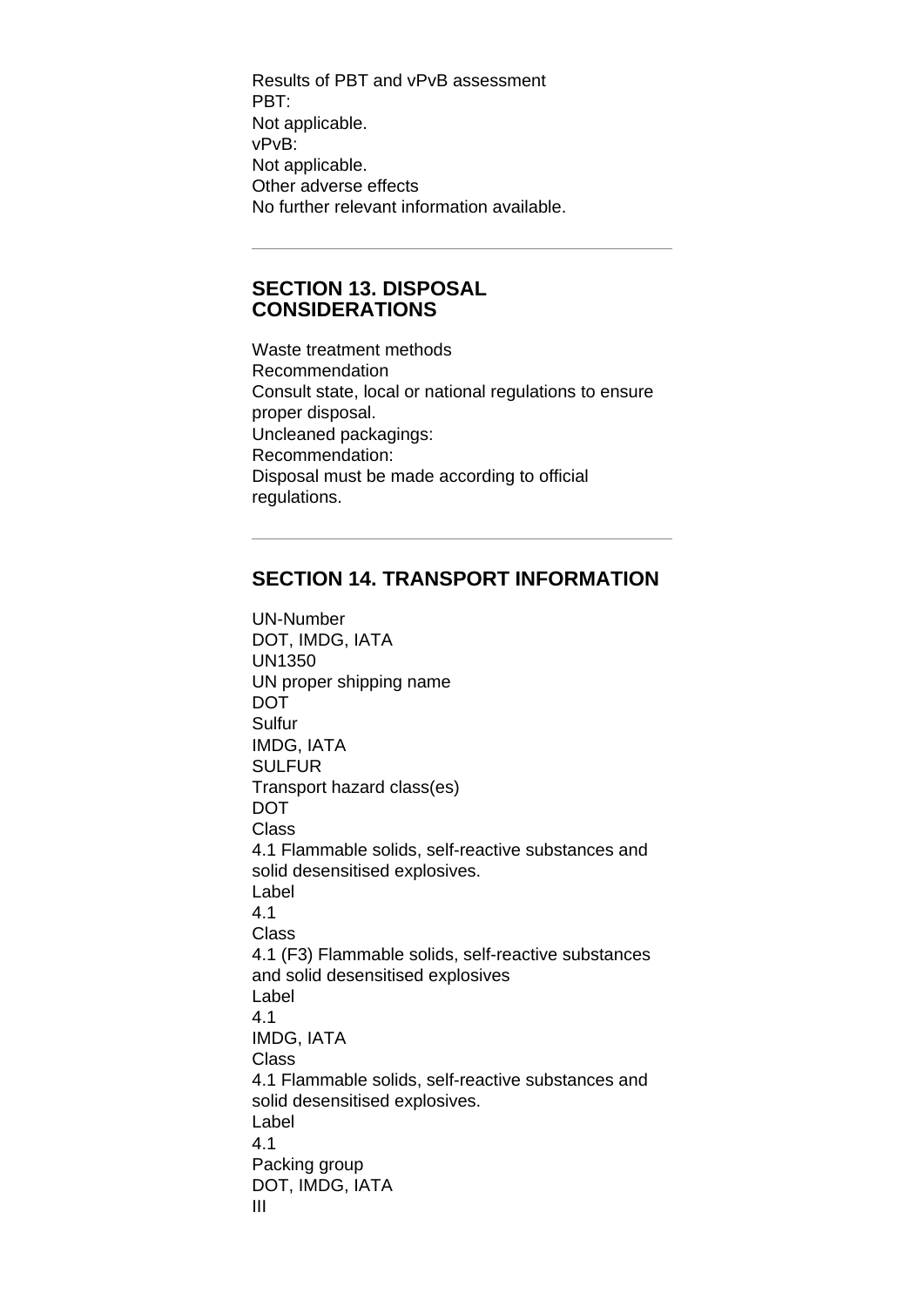Environmental hazards: Not applicable. Special precautions for user Warning: Flammable solids, self-reactive substances and solid desensitised explosives EMS Number: F-A,S-G Transport in bulk according to Annex II of MARPOL73/78 and the IBC Code Not applicable. Transport/Additional information: DOT Marine Pollutant (DOT): No UN "Model Regulation": UN1350, Sulfur, 4.1, III

#### **SECTION 15. REGULATORY INFORMATION**

Safety, health and environmental regulations/legislation specific for the substance or mixture GHS label elements The product is classified and labeled in accordance with 29 CFR 1910 (OSHA HCS) Hazard pictograms GHS02 GHS07 Signal word Danger Hazard statements H228 Flammable solid. H315 Causes skin irritation. Precautionary statements P210 Keep away from heat/sparks/open flames/hot surfaces. - No smoking. P280 Wear protective gloves/protective clothing/eye protection/face protection. P240 Ground/bond container and receiving equipment. P241 Use explosion-proof electrical/ventilating/lighting/equipment. P362 Take off contaminated clothing and wash before reuse. P321 Specific treatment (see on this label). National regulations All components of this product are listed in the U.S. Environmental Protection Agency Toxic Substances Control Act Chemical substance Inventory. All components of this product are listed on the Canadian Domestic Substances List (DSL). SARA Section 313 (specific toxic chemical listings) Substance is not listed. California Proposition 65 Prop 65 - Chemicals known to cause cancer